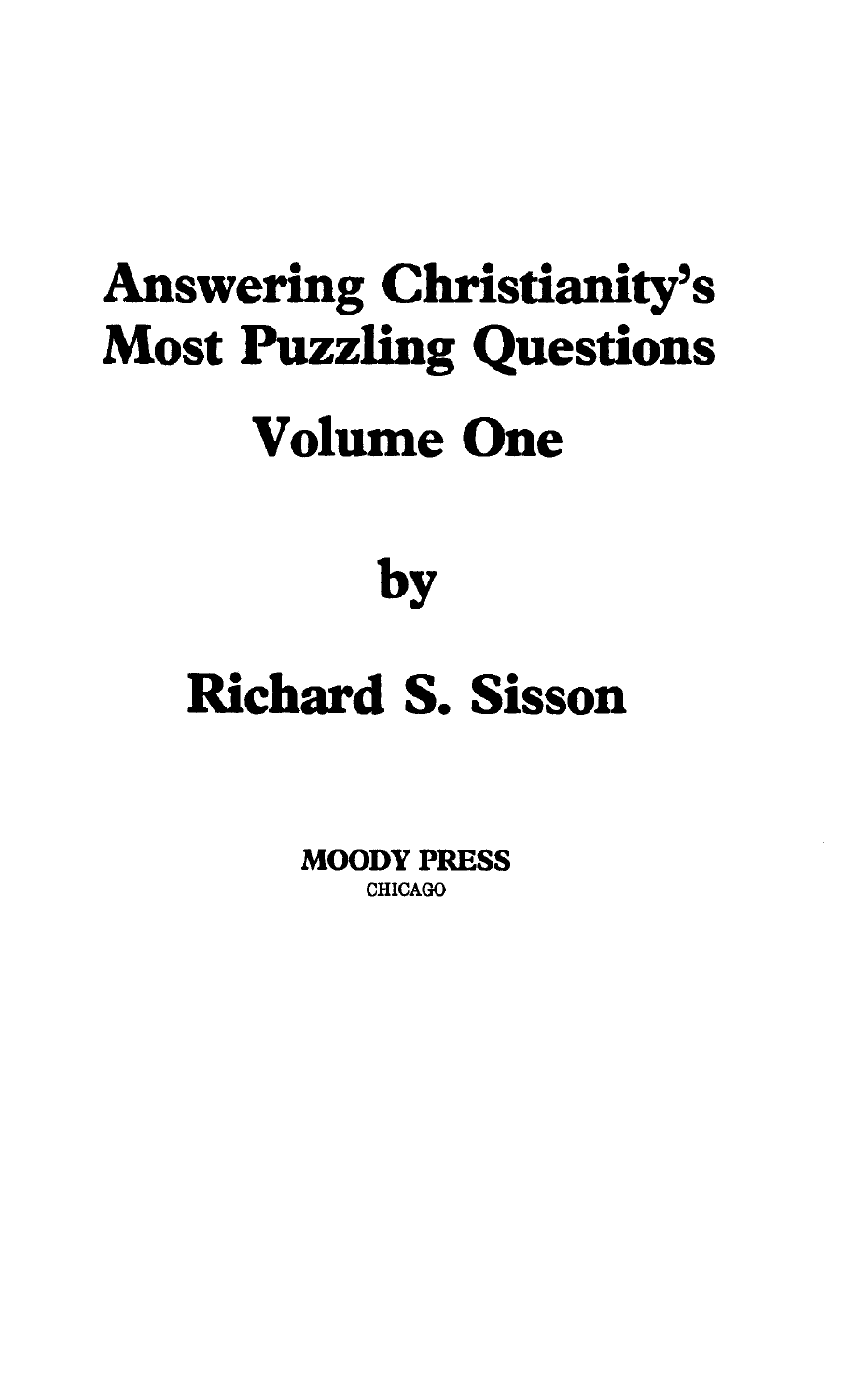#### © 1982 by THE MOODY BIBLE INSTITUTE OF CHICAGO

#### ALL RIGHTS RESERVED

Unless otherwise indicated, all Scripture quotations in this book are from the *New American Standard Bible,* © 1960, 1962, 1963, 1968, 1971, 1972, 1973, 1975, and 1977 by The Lockman Foundation, and are used by permission.

*Printed in the United States of America* 

1234567 Printing/GB/Year 87 86 85 84 83 82

Library of Congress Cataloging in Publication Data

Sisson, Richard, 1944- Answering Christianity's most puzzling questions.

Includes bibliographical references. 1. Theology, Doctrinal-Popular works. I. Title. BT77.S564 1982 230'.044 82-12467 ISBN 0-8024-5149-3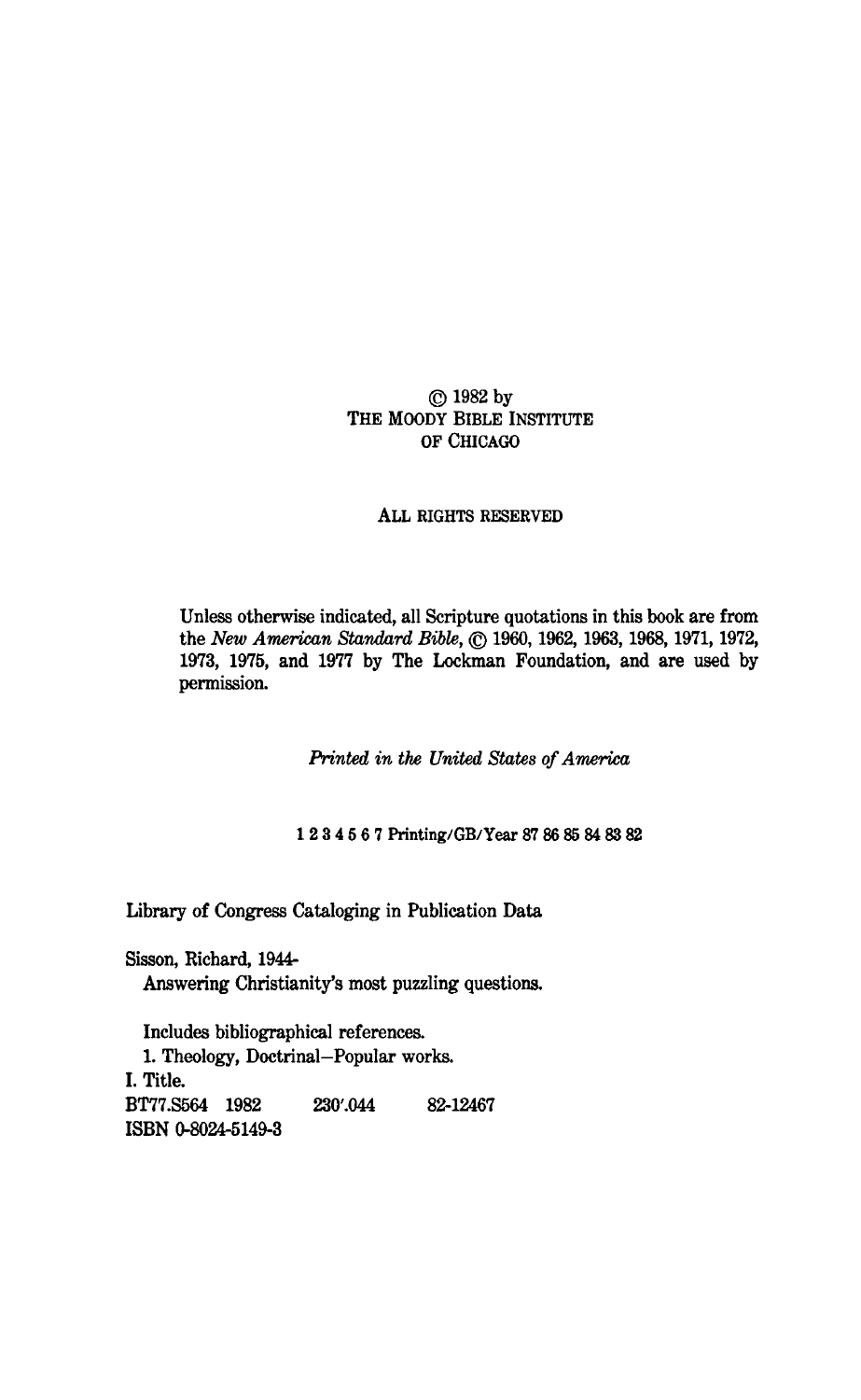# 1

### **Puzzling Questions About the Word of God**

### IF THE BIBLE Is TRUE, WHY DO SO MANY PEOPLE REJECT IT?

Duane has a fertile brain. He truly enjoys looking at life philosophically. He has been accepted into the undergraduate program of a major university. He enjoys his classes. He is surrounded by brilliance. He particularly enjoys an elective course called "Man and His Religion." Duane's spiritual background is better than that of many young people just going into college: he grew up in a local evangelical church, where he was a passive participant.

The professor of religion is speaking: "My friends, I have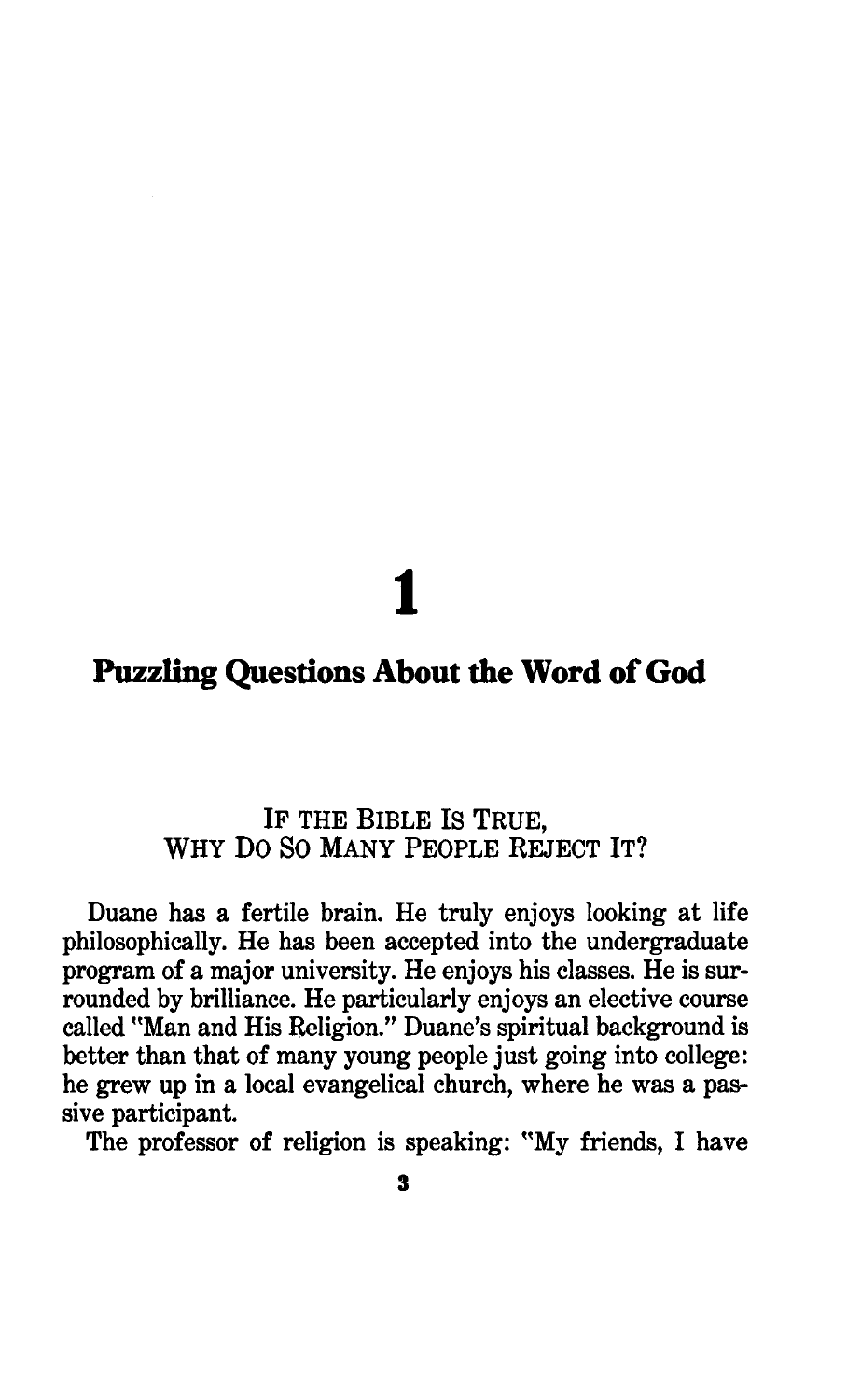devoted the better part of my life to the study of religion and holy books. I grew up in a religious home. In fact, my parents believed that every word of the Bible is true. Quite frankly, I admire their faith. But I must be truthful. It is just not possible to do an objective study of the origins, the teachings, and the contradictions of the Scriptures and believe that the Bible is completely true."

Duane is thrown into the struggle of his life. And the struggle he is facing is, unfortunately, being fought and lost by many young people like Duane who come from evangelical backgrounds.

If the Bible is true, why do so many intelligent people reject it? How can an informed college professor who obviously knows a lot about the Bible be so certain that it is untrue? What is behind the rage that scoffs at the very idea of absolute truth?

Look at a few of the arguments of those who deny the truth of the Scriptures:

#### "THE BIBLE IS THE SAME AS OTHER RELIGIOUS WRITINGS"

Some assert that the Bible is just like other religious writings in its origin. They all claim to be inspired. The Mormons attribute their Book of Mormon to the magic spectacles of Joseph Smith. The writings of Emmanuel Swedenborg and Edgar Cayce were supposed to have been inspired while their authors were in trances or having visions. Most religious writings make equally ridiculous claims to supernatural origins. Really they are men's attempts to give absolute authority to their own personal prejudices. The Bible, some say, is just one more pathetic example of a human attempt to speak for God.

If that is true, the Bible is of little value other than as a curiosity-something to arouse our interest. But if it is *not* true and the Bible really is the Word of God, the Bible is truly unique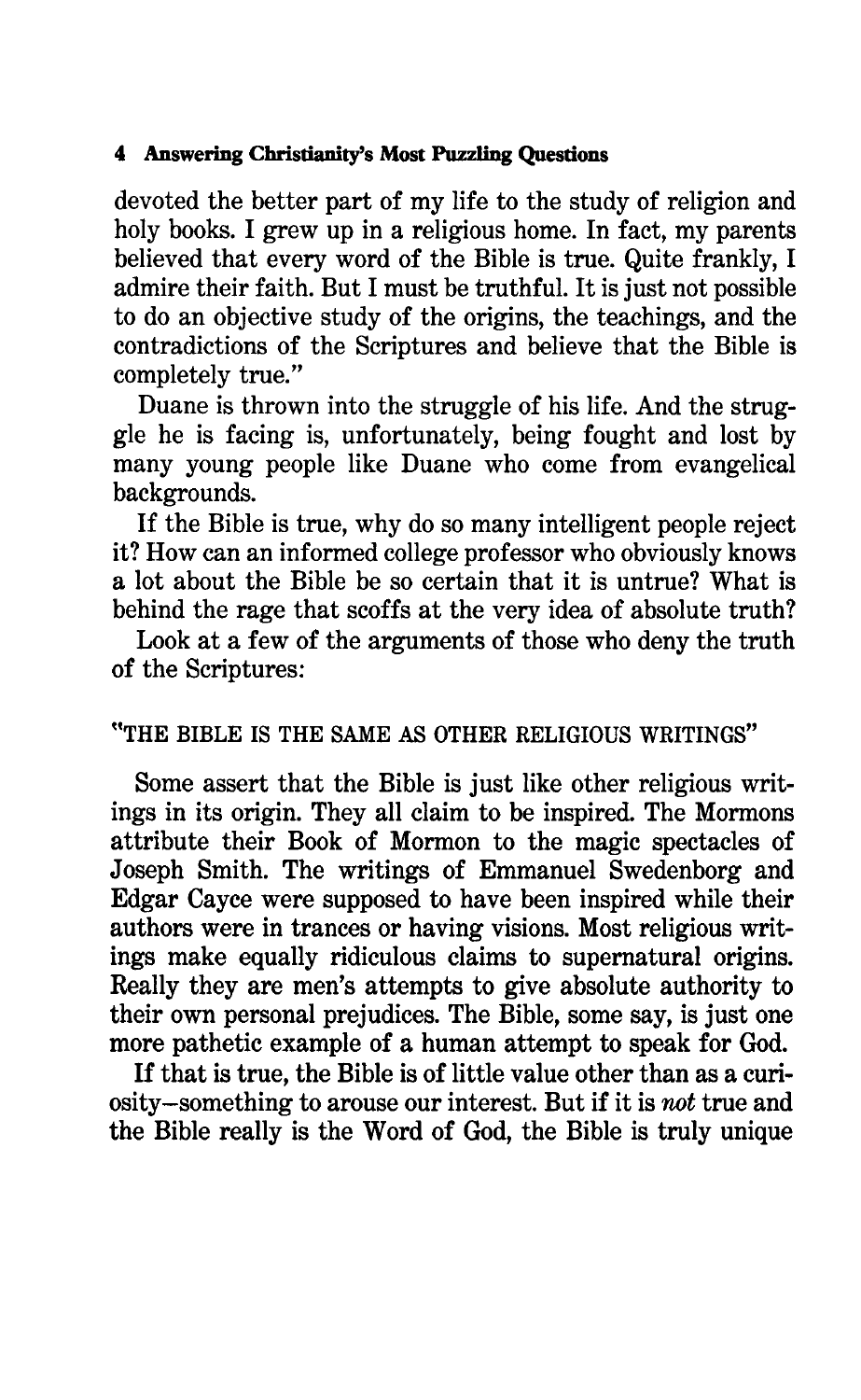and there must be a way to distinguish it from all religious counterfeits.

Can you imagine this scene in a doctor's office? A cancer patient comes in for an examination and treatment. The doctor gives him seven identical bottles of blue pills and says, "One of these bottles has pills in it that could cure your cancer. The other six are pure poison. Be careful which ones you take."

The patient replies, "How will I know which pills to take?" "Good luck!" answers the doctor.

What would you think of such a doctor? What would you think of a God who would allow fantasy and truth to be virtually indistinguishable-especially if eternal life and death were at stake?

But God is *not* like that doctor. He has made His revelation clear and able to be verified. We can observe its uniqueness. In fact, there are several ways God has set the Bible apart from all spurious religious literature.

First, the human authors of Scripture did not simply share opinions. They claimed to be God's spokesmen, and they substantiated their claims with *mighty deeds.* Those mighty deeds, miracles in many cases, became a significant credential (see Acts 2:22, 43; 5:12).

In addition, the story of Scripture is the story of *fulfilled prophecy.* And some of it has been fulfilled against incredible odds. Some biblical prophecy can be observed being fulfilled today. For example, look at Paul's description of the last days in 2 Timothy 3. Does it sound like modern times?

Third, take note of the Bible's unusual *consistency and authority.* Written over a period of about 1500 years, in sixtysix separate books and by more than a score of different authors, drawing from educated as well as uneducated men of all kinds of occupations, the Bible is an astounding example of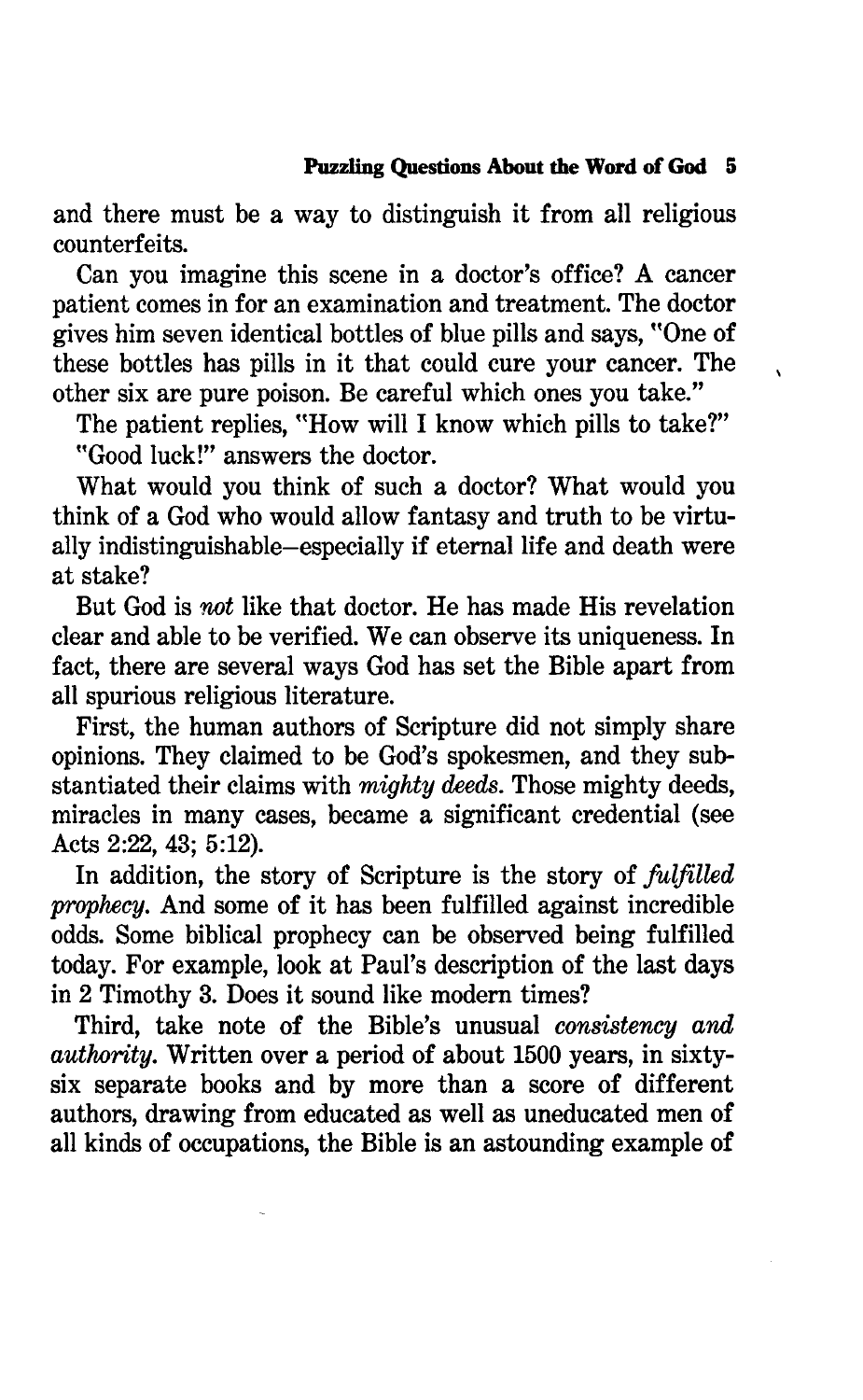unanimity and consistency. And it speaks with such authority! It has the undeniable ring of authenticity.

Fourth, consider *the witness given to Scripture* by *Jesus Christ* Himself. One cannot deny the authenticity of the Bible without denying the authority of Christ (see Matthew 5:18; 24:35).

Finally, no one can deny *the powerful effect of the Bible* on those who open themselves to it. The apostle John tells us that he wrote his gospel with the confidence that it would have a transforming effect on those who read and believe it. Millions can testify to firsthand experience of that transforming effect.

### "THE BIBLE IS SUSPICIOUS IN ITS ORIGINS"

Many charge that it took our contentious church fathers 350 years to agree on which books belong in the Scriptures. The Bible was written over many centuries. Every time a new book was written there were new questions. In fact, after the death of Jesus a whole flood of books that claimed to be inspired appeared. This argument claims that the dispute over which ones were true was so intense that the debate continued for centuries. Finally, in the fourth century a group of church leaders called a great council and took a vote. The sixty-six books that comprise our cherished Bible were declared to be Scripture by a vote of 568 to 563.

It is amazing to see how many people believe that argument. Actually, what really happened was not like that at all. From the writings of Justin Martyr (A.D. 100-150), Polycarp (A.D. 115), and Irenaeus (A.D. 180), it seems clear that by the end of the first century the Scriptures as we know them were considered authoritative. The early church asked one great question: "do these writings evidence the fact that the authors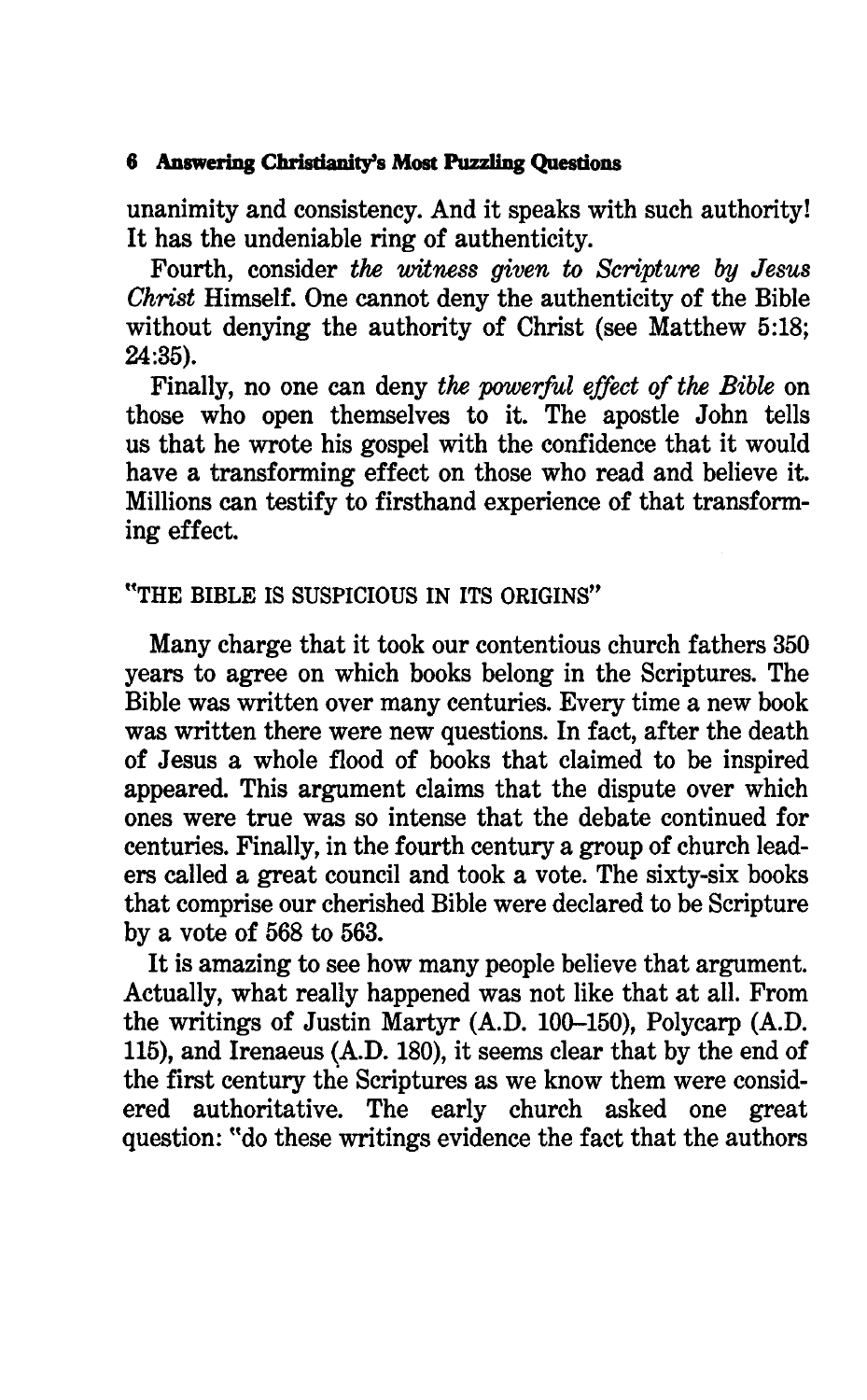were exhaling the very words of God inspired by the Spirit of God?"

Norman Geisler and William Nix list five guiding principles used by the early church to determine the canon:

(1) Is it authoritative-did it come with the authority of God? (2) Is it prophetic-was it written by a man of God? (3) Is it authentic-did it tell the truth about God, man, etc.? (4) Is it dynamic-did it come with the life-transforming power of God? (5) Was it received, collected, read and used-was it accepted by the people of God?<sup>1</sup>

Actually, when the Council of Hippo in A.D. 393 and the Council of Carthage in A.D. 397 named the twenty-seven books of our New Testament as authentic, they were simply recognizing the inspiration of those books. That declaration did not add one iota to the authority of the writings-they only acknowledged their inherent canonicity.

"THE MESSAGE OF THE BIBLE IS SO RADICALLY EXCLUSIVE!"

Contemporary man rejects the notion that some sort of absolute truth exists. The issue is an emotional one. Today's categorical dismissal of all absolutes comes with a fury and an intensity unparalleled in history.

But the Bible speaks of absolutes. It speaks in absolute terms. It confronts relativism head on. Four biblical propositions are particularly disquieting in their unequivocal absoluteness. All are unacceptable to the relativist.

First, *moral law is absolute*. Moral law is defined by the eternal character of God and cannot change. Romans 2:13-16 declares that this absolute moral law is present even in socie-

1. Norman L. Geisler and William E. Nix, *A General Introduction to tlw Bible* (Chicago:Moody, 1968), p.138.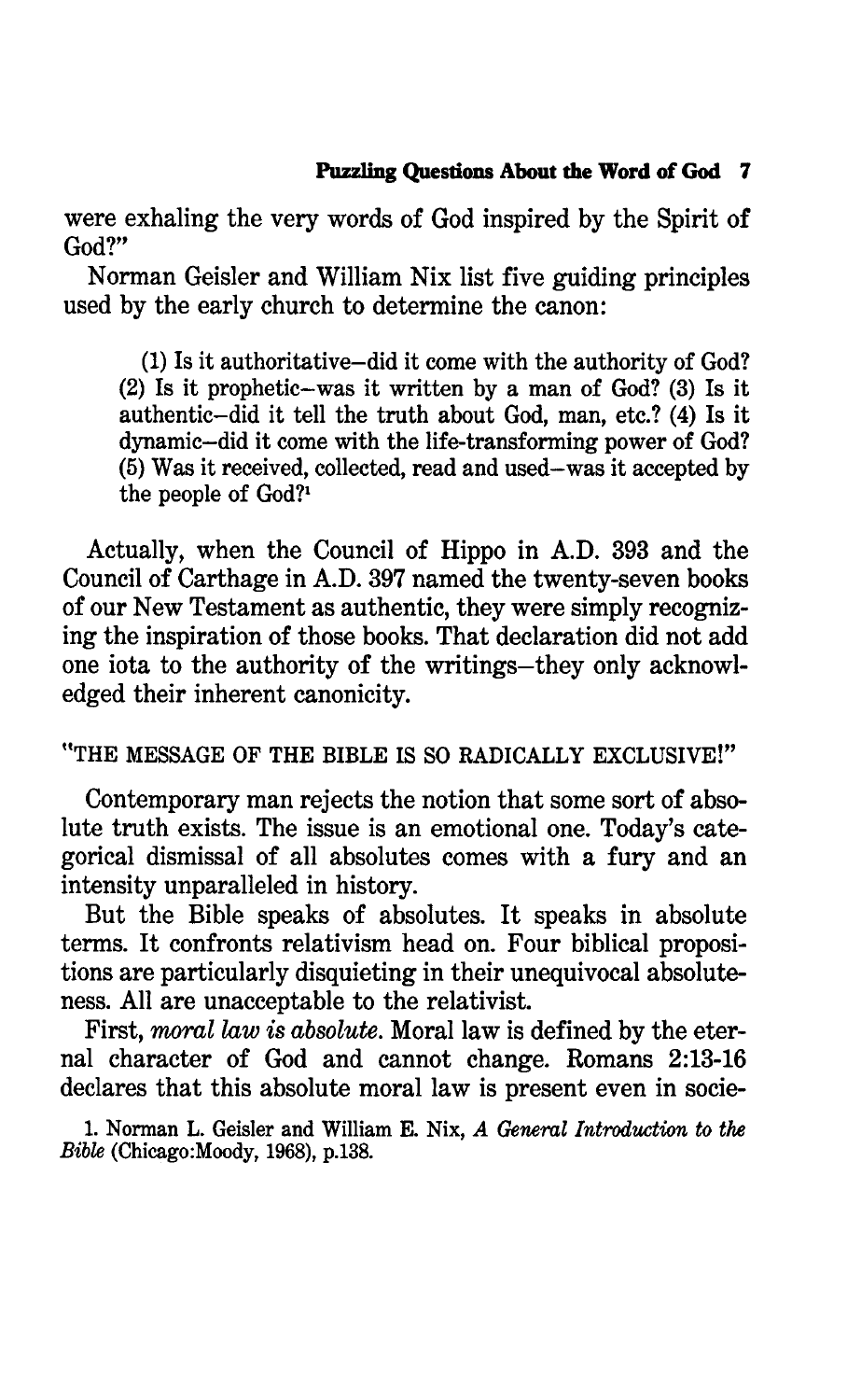ties that don't have the written law of God. Because moral law is absolute, sin is also absolute. Sin cannot be satisfactorily rationalized, justified, or explained away by an appeal to cultural conditioning.

Second, the Bible asserts that *all have sinned;* all are guilty before God. Remember how you squirmed the first time you understood that the commission of just one sin makes us guilty of all? We cower under the weight of James 2:10, "For whoever keeps the whole law and yet stumbles in one point, he has become guilty of all." God's standard is perfection. Nothing else will satisfy him. Sin is coming short of what God requires, and everyone is guilty of that (Romans 3:23). Therefore, there are no good men. All have sinned. In our own devices we are equally helpless, equally lost, equally in need of a Savior.

The Bible also teaches that *there is no salvation apart from*  Christ. No wonder those who reject Him go to great length to discredit the Bible. Jesus Christ is presented in Scripture as *the*  way; not  $a$  way, "And there is salvation in no one else; for there is no other name under heaven that has been given among men, by which we must be saved" (Acts 4:12). Christ's death is God's only answer to man's problem. He is the resolution of the ageless question "How can a Holy God save sinners?"

Finally, according to the Bible, *heaven and hell are not myths.* Modern man will deny the very possibility of knowing absolute truth if that denial can rid him of the notion of a Christless eternity. But God is extending to all an invitation to come to Him through faith in Christ. All who do will be given the gift of life. But that gift must be claimed by choice. God will force Himself on no one.

The Bible is indeed radically exclusive. Its claims are revolutionary and its demands are universal. But isn't that fitting for the Word of God?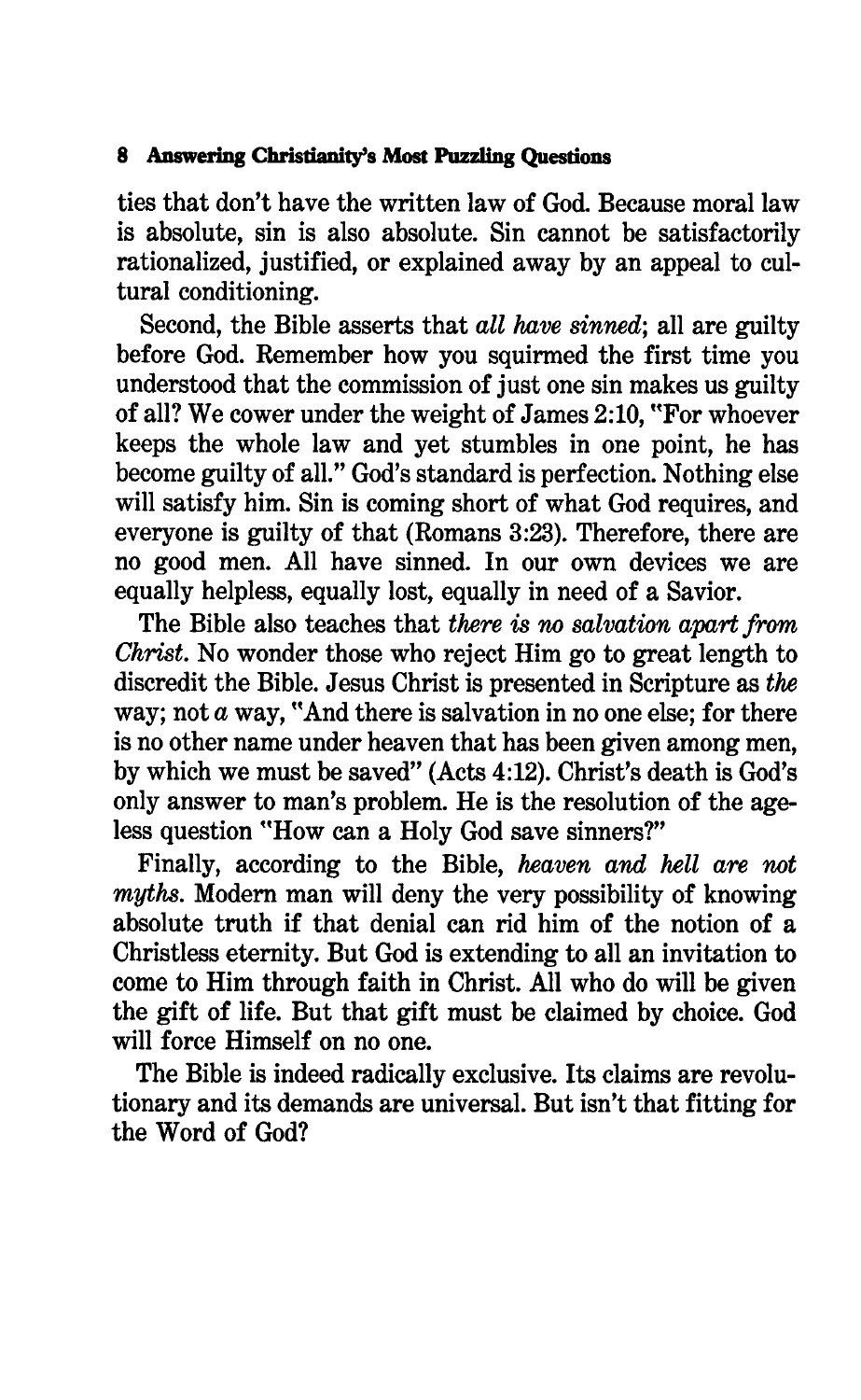### "THE BIBLE CLASHES WITH 'MODERN' THOUGHT!"

People reject the Bible because it clashes with their most cherished presuppositions. Why is it difficult for scientists to dismiss the illogic of the evolutionary theory? Because there are so few alternatives. Scholars cannot abandon their commitment to evolution even if the evidence warrants it, because the only alternative is creationism. And to acknowledge creationism admits accountability to the Creator. So even scientific opinions are formed presuppositionally, not scientifically.

Here are the popular presuppositions of the twentieth century:

*The rationalistic presupposition: we live in a closed system.*  Scientists postulate that the present is the key to the past. Observable processes give us our only understanding of our origins. Modern science is based on the principle of uniformitarianism, which supposes that all things happen in the present as they did in the past and shall continue to happen in the future. The idea is clearly believable. Yet such an assertion has staggering consequences. It does not allow for miracles or any intervention by God. We can be sure only of the things that can be observed scientifically.

*The existential presupposition: there is no such thing as absolute truth.* Proponents assert that life is but a series of fragmented, unrelated moments of consciousness. Life has no eternal dimension. I validate my existence by leaping into life through the choices I make. My existence precedes my essence. Life can be only what I make it. I am responsible to no one but myself. All that exists is this moment of time. All I can do is experience today to the fullest extent of my capacity. Because no truth exists I will do whatever feels good to me. All else is absurdity.

*The humanistic presupposition: all men are basically good,*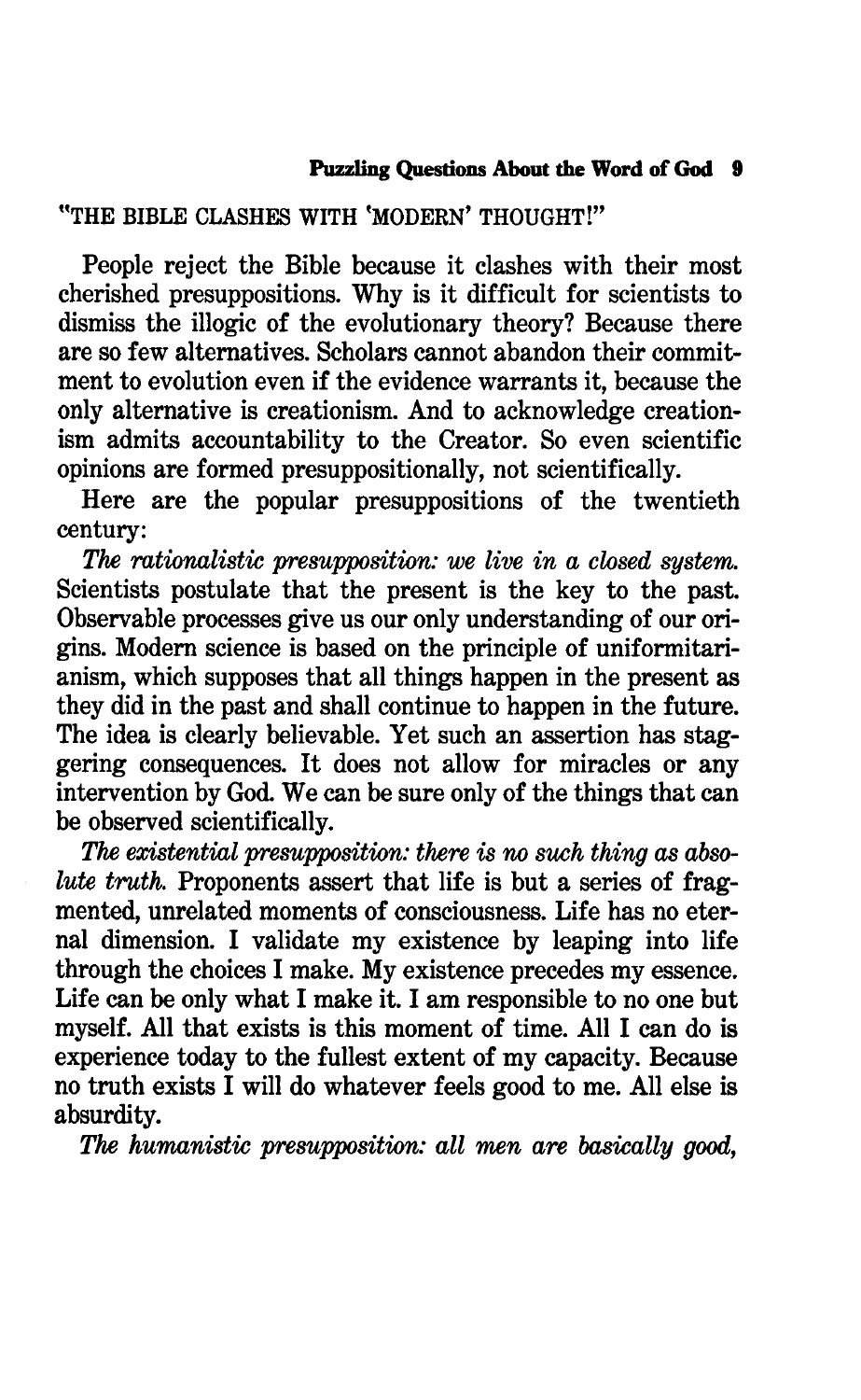*and all human problems are within their power to solve.*  Humanists believe that most of man's problems have been caused by his society. For example, humanists may assume that men would lose their hostile tendencies if they did not envy those who had more than they. Equality cures hostility, they teach. We must therefore redistribute the world's goods so that each person has exactly what all others possess. We can solve our problems through education, social and political action, and, if necessary, revolution!

It is little wonder that the Bible has become such an irritant. It flies in the face of all those presuppositions. The apostle Paul must have had the twentieth century in mind when he said, "For even though they knew God, they did not glorify Him as God, or give thanks; but they became futile in their speculations, and their foolish heart was darkened. Professing to be wise, they became fools" (Romans 1:21-22).

Ultimately human issues always boil down to moral questions. Contemporary philosophic, religious, and scientific theories are in essence moral justifications. The apostle John came to the heart of the matter when he said, "And this is the judgment, that the light is come into the world, and men loved the darkness rather than the light; for their deeds were evil" (John 3:19). The horrendous conclusion of the first chapter of Romans is that men would crucify their intellects and abandon their God rather than come to grips with their immoral nature.

#### SUMMARY

Certainly the Bible is not the only "holy book" on the market competing for the approval of men. If the Bible is true, it must be distinguishable from all others. And so it is. It is set apart by self-evident authority, fulfilled prophecy, internal consistency,